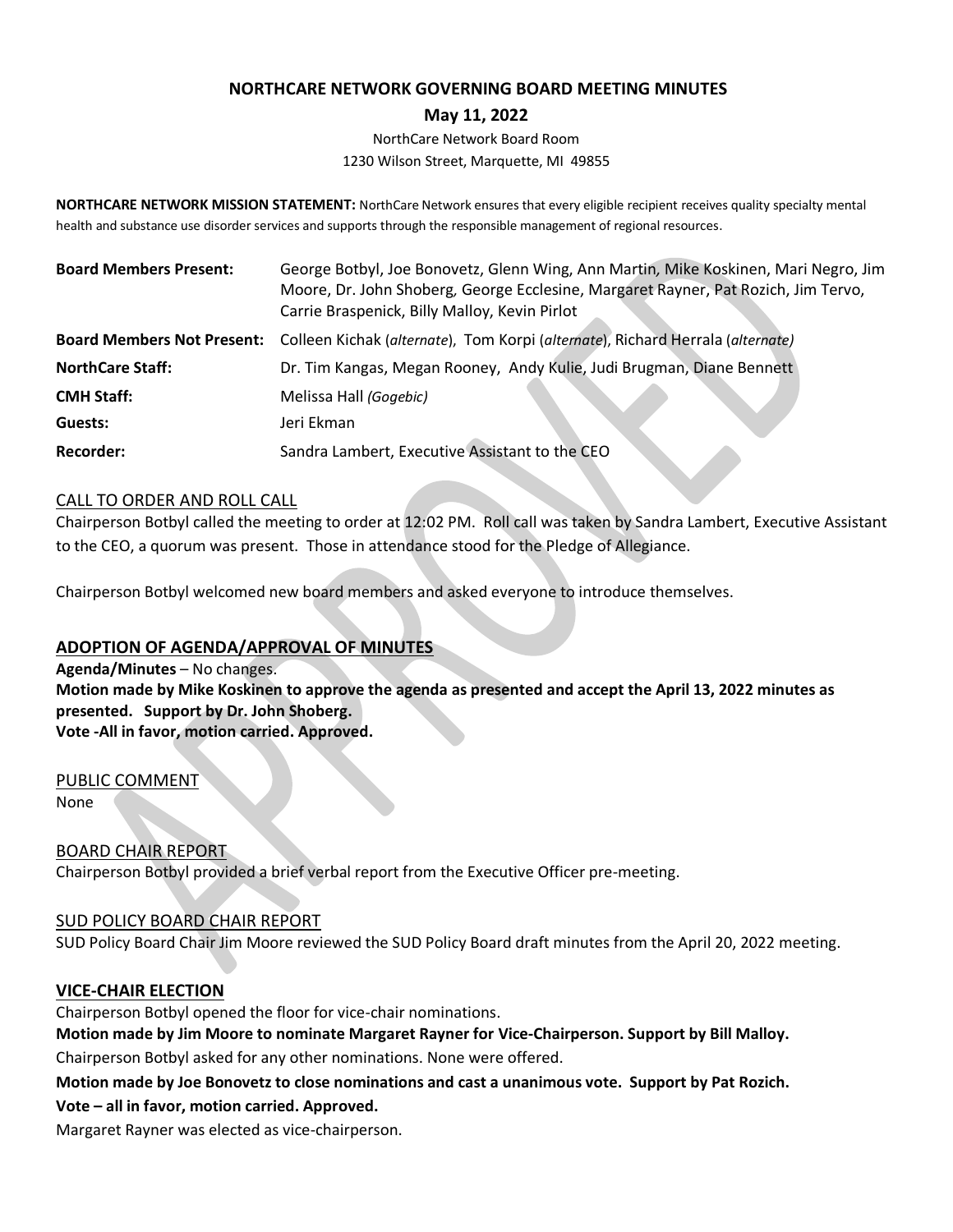# CEO UPDATE

NorthCare Network CEO Kangas provided updates from the PMC meeting on the Regional ES Agreement, Regional Wage & Salary Survey, and staff shortages. Discussion held on the department's requests for additional reports and the extra burden it has placed on staff. CEO Kangas asked the board to thank their CMH CEO, CFO, and staff for all their hard work. CEO Kangas was part of an Opioid Settlement panel at the U.P. County Commissioners Conference and also provided a brief advocacy update.

Discussion held on the upcoming CMHA conference and PIHP Voting delegates. NorthCare Network is able to have 2 board members along with the PIHP CEO as voting delegates. Board members are not allowed to be both a CMH & PIHP voting delegate. If any board member attending the conference is interested in being a PIHP voting delegate, please let Sandra know.

### FINANCE REPORT

a. **Finance Report, & Check Register - \$1,292,827.80** CFO Megan Rooney reviewed the Finance Report and Check Register. Discussion held. **Motion made by Mike Koskinen to approve both the Finance Report and Check Register as presented. Support by Bill Malloy. Vote- All in favor, Motion carried. Approved.**

b. Vehicle RFP Update

CFO Megan Rooney provided an update on the Vehicle RFP process, bids received, and selection. NorthCare Network will be trading in the 2016 Traverse and purchasing two 2022 Chevrolet Equinox from Keweenaw Chevrolet for \$45,832 (after trade in).

# OTHER BUSINESS

### a. **Contract Grid**

Contracts were presented as follows: Sacred Heart *(SUD- H0 H0004- 15 minutes, \$22.50; H0005 encounter \$32.00;H0038-15 minutes individual, \$16.00; H0038 –group sessions, \$18.00);* Western UP District Health Dept. (*SUD - MDHHS Certified Recovery Coach Peer Services - H0038 HF - 15 minutes, \$12.50; Non-MDHHS Certified Recovery Supports T1012 – 15 minutes, \$11.50);* Ryan Redmond-Independent Contractor *(SUD-\$22,500);* Great Lakes Recovery Centers *(SUD - \$3,750).*

Discussion held.

**Motion made by George Ecclesine to approve the contracts as presented. Support by Margaret Rayner. Vote- All in favor, Motion carried. Approved.**

b. PIHP Voting Delegates – CMHAM Conference Discussed during the CEO Report.

### c. **Informational Items**

Informational Items included in the packet were the NorthCare Network Board Report, Penetration Report Synopsis, and Demand & Network Adequacy Report.

**Motion made by Dr. John Shoberg that all Informational Items be received and placed on file. Support by Joe Bonovetz.**

**Vote -All in favor, motion carried. Approved.**

### BOARD PRESENTATION

Brittany Pietsch, Clinical Practices Coordinator presented on *the Demand & Network Adequacy Report.*